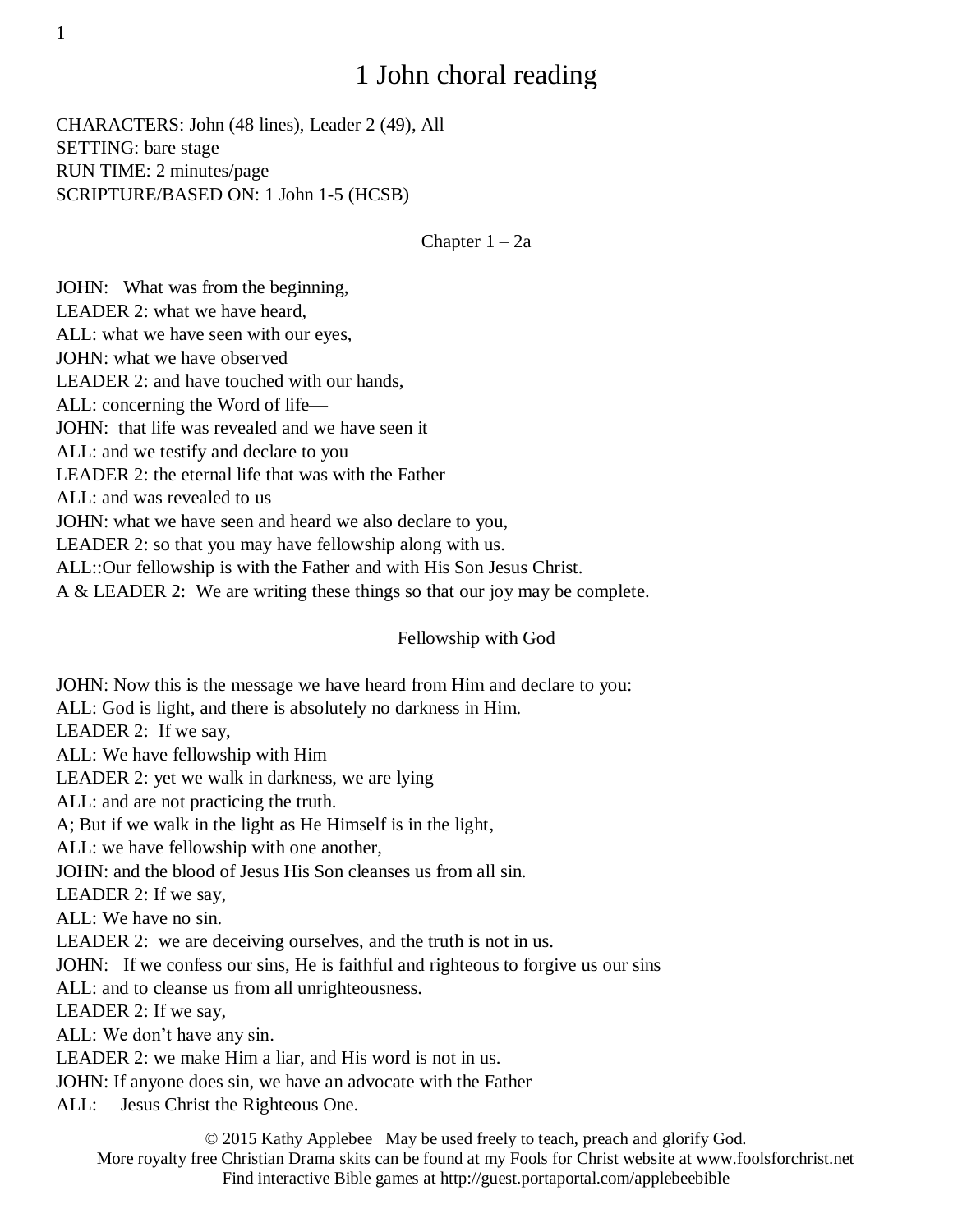JOHN: He Himself is the propitiation for our sins, a ALL: and not only for ours, but also for those of the whole world.

## Chapter 2 - God's Commands

JOHN: This is how we are sure that we have come to know Him: ALL: by keeping His commands. LEADER 2: The one who says, ALL: I have come to know Him. LEADER 2: yet doesn't keep His commands, is a liar, ALL: and the truth is not in him. JOHN: But whoever keeps His word, truly in him the love of God is perfected. LEADER 2: This is how we know we are in Him: ALL: The one who says he remains in Him should walk just as He walked. JOHN: The darkness is passing away and the true light is already shining.

LEADER 2: The one who says he is in the light but hates his brother is in the darkness until now. ALL: The one who loves his brother remains in the light, LEADER 2: and there is no cause for stumbling in him. ALL: But the one who hates his brother is in the darkness, JOHN: He walks in the darkness, and doesn't know where he's going, ALL: because the darkness has blinded his eyes. LEADER 2: Do not love the world or the things that belong to the world. ALL: If anyone loves the world, love for the Father is not in him. JOHN: For everything that belongs to the world— ALL: the lust of the flesh, the lust of the eyes, and the pride in one's lifestyle— JOHN: is not from the Father, but is from the world. LEADER 2: And the world with its lust is passing away, ALL: but the one who does God's will remains forever.

JOHN: No lie comes from the truth.

ALL: Who is the liar, if not the one who denies that Jesus is the Messiah?

LEADER 2: No one who denies the Son can have the Father;

ALL: he who confesses the Son has the Father as well.

JOHN: This is the promise that He Himself made to us:

ALL: eternal life.

LEADER 2: Remain in Jesus, so that when He appears we may have boldness ALL: and not be ashamed before Him at His coming.

## Chapter 3

JOHN: Look at how great a love the Father has given us ALL: that we should be called God's children. LEADER 2: And we are! ALL: The reason the world does not know us is that it didn't know Him.

© 2015 Kathy Applebee May be used freely to teach, preach and glorify God. More royalty free Christian Drama skits can be found at my Fools for Christ website at www.foolsforchrist.net Find interactive Bible games at http://guest.portaportal.com/applebeebible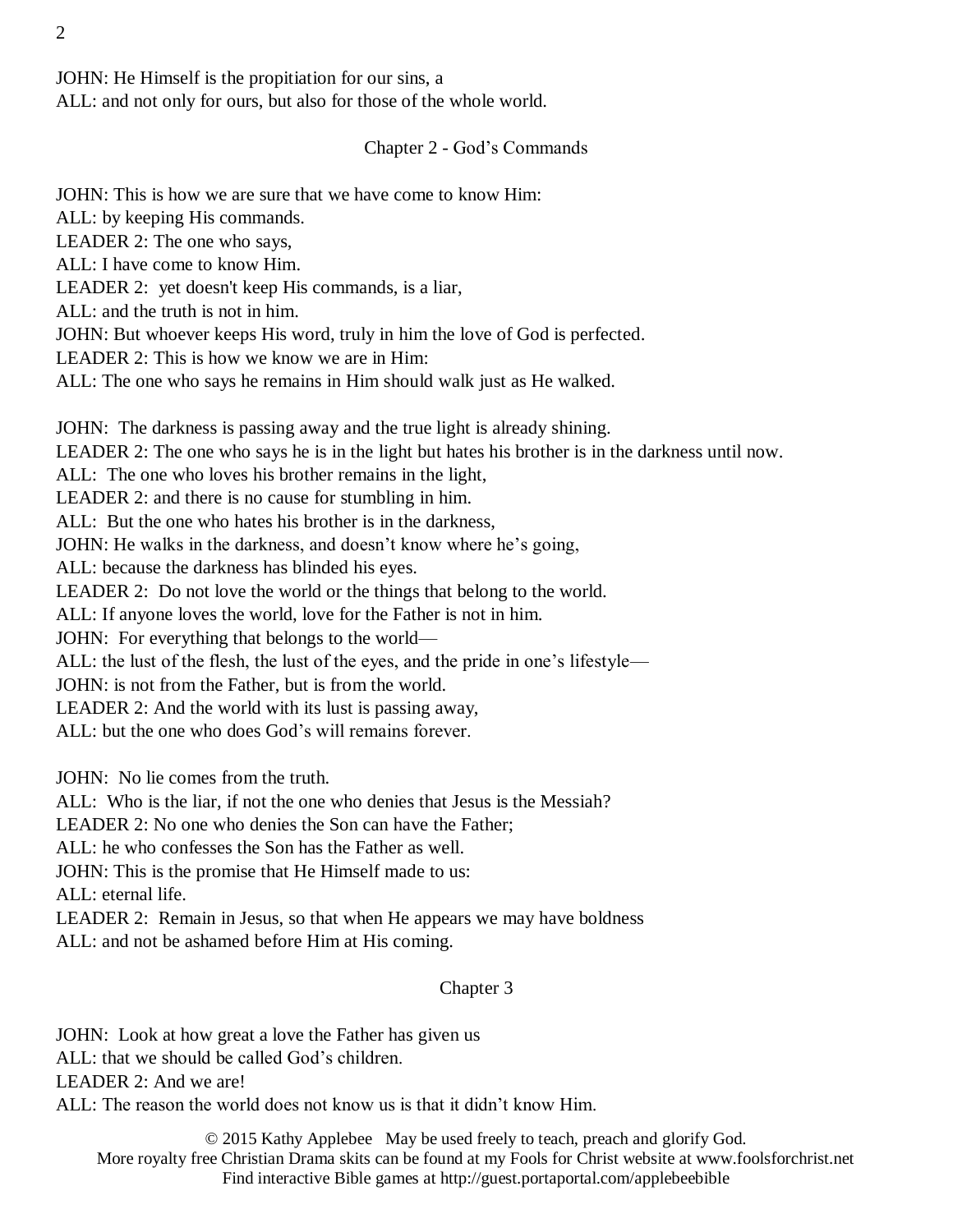JOHN: Dear friends, we are God's children now,

ALL: and what we will be has not yet been revealed.

LEADER 2: We know that when He appears, we will be like Him

ALL: because we will see Him as He is.

JOHN: And everyone who has this hope in Him purifies himself just as He is pure.

ALL: Everyone who commits sin also breaks the law because sin is the breaking of law.

LEADER 2: Jesus was revealed so that He might take away sins,

ALL: and there is no sin in Him.

JOHN: Everyone who remains in Him does not sin;

ALL: everyone who sins has not seen Him or known Him.

LEADER 2: The Son of God was revealed for this purpose:

ALL: to destroy the Devil's works.

JOHN: Whoever does not do what is right is not of God,

ALL: especially the one who does not love his brother.

LEADER 2: This is the message you have heard from the beginning:

ALL: We should love one another,

JOHN: unlike Cain, who was of the evil one and murdered his brother.

LEADER 2: Why did he murder him?

JOHN: Because his works were evil, and his brother's were righteous.

ALL: We know that we have passed from death to life because we love our brothers.

JOHN: The one who does not love remains in death.

LEADER 2: Everyone who hates his brother is a murderer,

ALL: and you know that no murderer has eternal life residing in him.

JOHN: This is how we have come to know love:

ALL: Jesus laid down His life for us.

LEADER 2: We should also lay down our lives for our brothers.

ALL: If anyone has this world's goods and sees his brother in need

LEADER 2: but closes his eyes to his need—

ALL: how can God's love reside in him?

JOHN: Little children, we must not love with word or speech,

ALL: but with truth and action.

LEADER 2: This is how we will know we belong to the truth and will convince our conscience in His presence,

ALL: even if our conscience condemns us,

JOHN: that God is greater than our conscience,

ALL: and He knows all things.

LEADER 2: Dear friends, if our conscience doesn't condemn us, we have confidence before God

ALL: and can receive whatever we ask from Him

JOHN: because we keep His commands and do what is pleasing in His sight.

ALL: Now this is His command:

LEADER 2: that we believe in the name of His Son Jesus Christ,

ALL: and love one another as He commanded us.

JOHN: The one who keeps His commands remains in Him, and He in him.

ALL: And the way we know that He remains in us is from the Spirit He has given us.

The Spirit of God and Love (chapter 4)

© 2015 Kathy Applebee May be used freely to teach, preach and glorify God.

More royalty free Christian Drama skits can be found at my Fools for Christ website at www.foolsforchrist.net Find interactive Bible games at http://guest.portaportal.com/applebeebible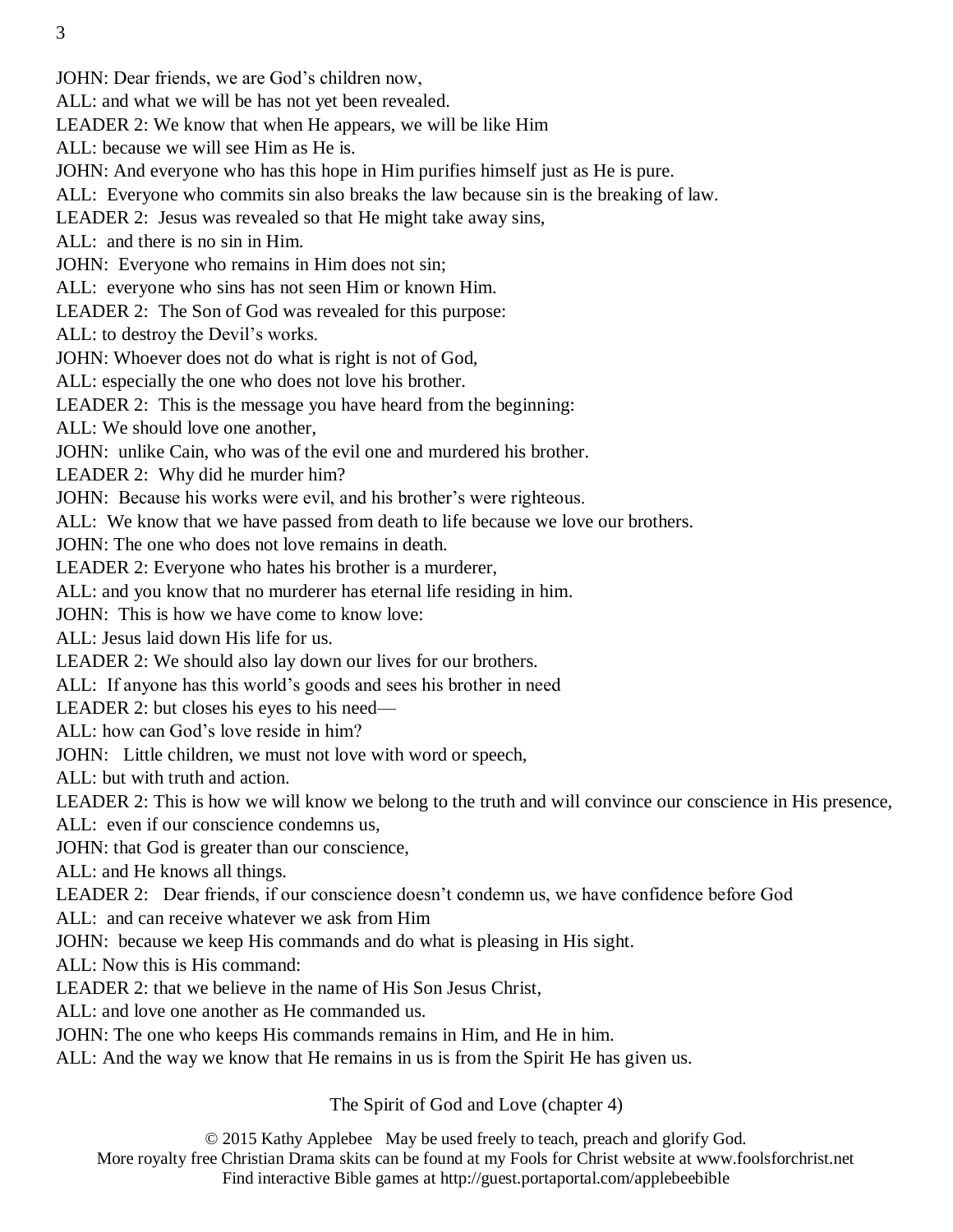JOHN: This is how you know the Spirit of God:

ALL: Every spirit who confesses that Jesus Christ has come in the flesh is from God.

LEADER 2: You are from God, little children, because the One who is in you is greater than the one who is in the world. ALL: We are from God.

JOHN: Dear friends, let us love one another,

ALL: because love is from God, and everyone who loves has been born of God and knows God.

LEADER 2: The one who does not love does not know God,

ALL: because God is love.

JOHN: God's love was revealed among us in this way

ALL: God sent His One and Only Son into the world so that we might live through Him.

LEADER 2: Love consists in this: not that we loved God,

ALL: but that He loved us and sent His Son to be the propitiation for our sins.

JOHN: Dear friends, if God loved us in this way,

ALL: we also must love one another.

LEADER 2: No one has ever seen God.

ALL: If we love one another, God remains in us and His love is perfected in us.

JOHN: This is how we know that we remain in Him and He in us:

ALL: He has given assurance to us from His Spirit.

LEADER 2: And we have seen and we testify that the Father has sent His Son as the world's Savior.

ALL: Whoever confesses that Jesus is the Son of God—

JOHN: God remains in him and he in God.

ALL: We have come to know and to believe the love that God has for us.

LEADER 2: God is love, and the one who remains in love remains in God,

ALL: and God remains in him.

JOHN: In this, love is perfected with us so that we may have confidence in the day of judgment,

ALL: for we are as He is in this world.

LEADER 2: There is no fear in love;

ALL: instead, perfect love drives out fear,

JOHN: because fear involves punishment.

ALL: So the one who fears has not reached perfection in love.

LEADER 2: We love because He first loved us.

#### Keeping God's Commands

JOHN: If anyone says,

ALL: I love God.

JOHN: yet hates his brother, he is a liar.

LEADER 2: For the person who does not love his brother he has seen

ALL: cannot love the God he has not seen.

LEADER 2: And we have this command from Him:

ALL: The one who loves God must also love his brother.

### Chapter 5

© 2015 Kathy Applebee May be used freely to teach, preach and glorify God. More royalty free Christian Drama skits can be found at my Fools for Christ website at www.foolsforchrist.net Find interactive Bible games at http://guest.portaportal.com/applebeebible